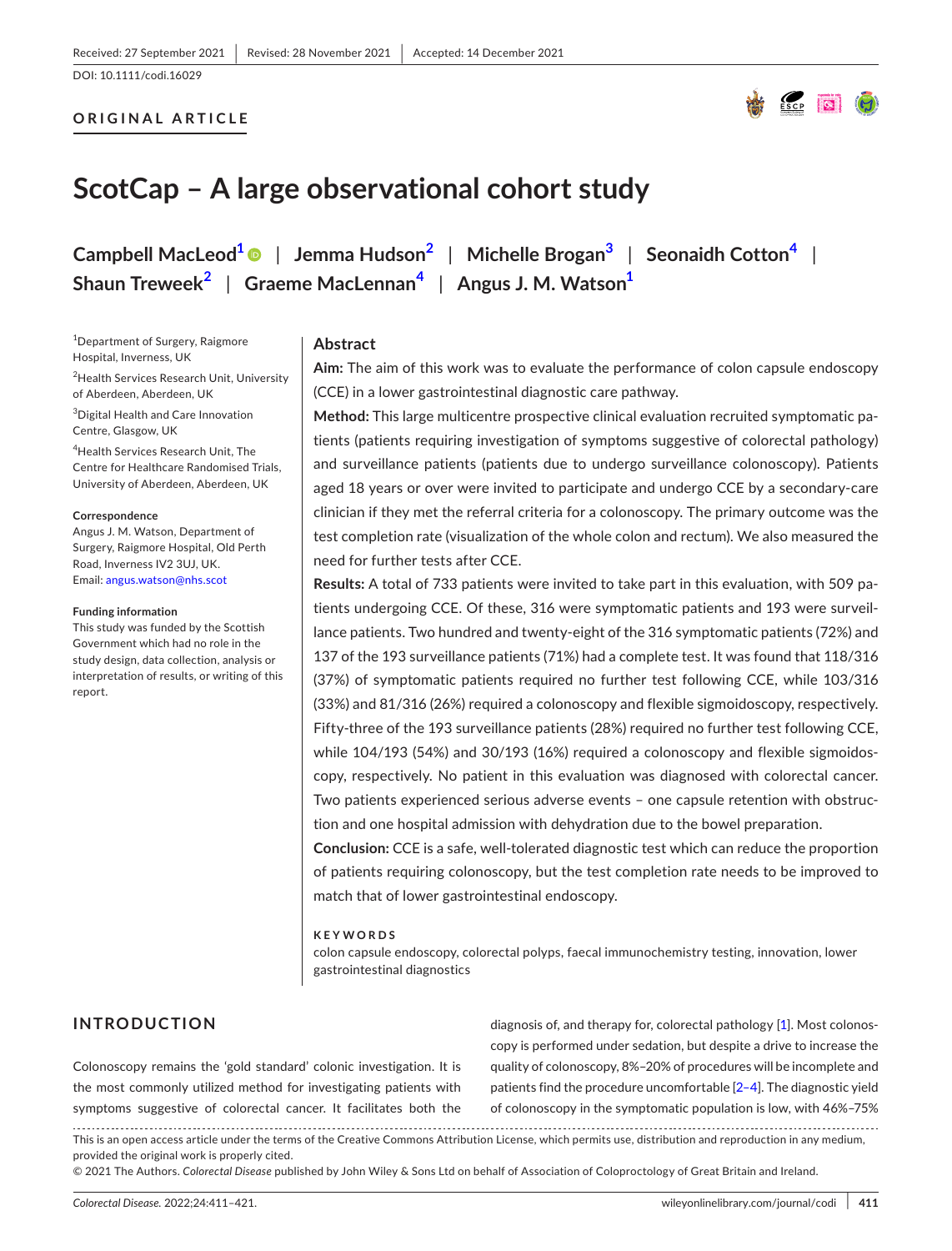

of patients having a normal examination  $[3,5]$ . Colonoscopy has a low complication rate (a 4–5 in 10,000 chance of perforation) [[3,6\]](#page-7-2).

In many healthcare systems, the demand for colonoscopy outstrips supply and there are concerns around both the sustainability of services and waiting times  $[7,8]$  $[7,8]$  $[7,8]$ . Long waits for diagnostic tests, particularly where a cancer diagnosis is concerned, lead to increased patient anxiety [[9\]](#page-7-4). Alternative investigations, such as computed tomographic colonography (CTC) are available, but these are generally reserved for frail patients who will not tolerate colonoscopy, and test capacity is limited. CTC exposes patients to ionizing radiation, but the risks in general are low [\[10\]](#page-8-0). Given these challenges, there is a need to consider alternative colonic investigations that are acceptable to patients, can create capacity within the diagnostic system and that facilitate the early detection of colorectal cancer.

Colon capsule endoscopy (CCE) is an alternative method for inves-tigating the colon. The PillCam™ COLON 2 (Medtronic, UK) (Figure [1](#page-2-0)) is 32.3 mm long and 11.6 mm in diameter. It contains two cameras and it travels through the gastrointestinal system transmitting pictures wirelessly to a data recorder worn on a belt. Full bowel preparation with laxatives, equivalent to colonoscopy, is required to cleanse the colon before the procedure. However, in addition to these laxatives, 'booster' medicines are given after the capsule has been swallowed to promote colonic motility and capsule excretion. A successful CCE test is dependent on good bowel preparation and the capsule visualizing the whole of the colon and rectum. Rates for successful CCE tests vary between 54% and 88% depending on the bowel preparation reg-imen used and the population undergoing CCE [\[11\]](#page-8-1).

All currently used diagnostic modalities are good at detecting colorectal cancer with acceptable false negative rates [\[12–14](#page-8-2)]. A recently published meta-analysis and randomized control trial suggested that CCE is more sensitive than CTC for polyp detection [\[12,15\]](#page-8-2). The principal advantages of CCE are that it can reduce the need for colonoscopy, it does not need specialist facilities to administer the test and it is noninvasive and painless. The main disadvantage of CCE (and CTC) is the potential need for follow-up optical endoscopy for tissue diagnosis and therapy (polypectomy). Despite CCE having equivalent diagnostic utility to the other tests, adoption has been slow, with concerns about the high rate of follow-up endoscopy and bowel preparation.

We therefore set out to perform a clinical evaluation of CCE within the National Health Service (NHS) in Scotland. Our aim was to assess the performance of CCE within a diagnostic care pathway and measure the need for additional diagnostic or therapeutic tests.

# **METHOD**

## **Study design and participants**

This large, multicentre, prospective clinical evaluation took place in three NHS Scotland health boards (Highland, Grampian and Western Isles). Patient recruitment was divided into two cohorts: symptomatic (patients requiring investigation of symptoms suggestive of colorectal pathology) and surveillance (patients being monitored

#### **What does this paper add to the literature?**

This clinical evaluation demonstrated that colon capsule endoscopy (CCE) can be safely introduced into a diagnostic care pathway as an alternative to colonoscopy, and reduces the need for colonoscopy. The completion rate for CCE is acceptable but still needs to be improved to reduce the number of flexible sigmoidoscopy procedures that are required following CCE.

because of an increased risk of development of colorectal cancer). Inclusion and exclusion criteria are described in Table [1.](#page-2-1)

Symptomatic patients were identified by hospital-based clinicians vetting general practice (GP) referrals to the colorectal service. Symptomatic patients had undergone routine biochemistry and full blood count tests. A faecal immunochemical test (FIT) result was desired but not mandatory for symptomatic patients. Surveillance patients due to undergo colonoscopy between June 2019 and December 2019 were reviewed for inclusion.

All potential patients were invited to participate by introductory letter from the regional research and the endoscopy administration departments. Patients who declined CCE were treated according to standard care and offered colonoscopy. Demographic and baseline clinical data were collected by a data manager and recorded in the CASTOR Electronic Data Capture system, (a research database platform) for all patients undergoing CCE. The evaluation protocol is available online ([https://www.dhi-scotland.com/media/og5b0g3n/](https://www.dhi-scotland.com/media/og5b0g3n/scotcap-clinical-evaluation-protocol-v2-0-final-27-08-19-1.pdf) [scotcap-clinical-evaluation-protocol-v2-0-final-27-08-19-1.pdf](https://www.dhi-scotland.com/media/og5b0g3n/scotcap-clinical-evaluation-protocol-v2-0-final-27-08-19-1.pdf)).

#### **Procedures**

The capsule used in this evaluation was the PillCam™ COLON 2; the technical details and method use are detailed elsewhere [\[16](#page-8-3)]. Patients underwent CCE procedures in seven geographically convenient locations (four community healthcare centres and three district general hospitals) to minimize patient travel. The pretest dietary restriction, bowel preparation and booster regimen were consistent throughout the evaluation (Appendix 1). Procedures were supervised by trained nursing staff following a standardized protocol (Appendix 2). CCE reports were generated by consultant gastroenterologists based in Scotland (CCE reader) and returned electronically to the referring hospital clinician. An audit of 22 random reports was performed by an independent, experienced CCE reader, with low interobserver error (Appendix 3, Table [C1\)](#page-9-0).

The CCE reports detailed whether the examination was complete (if incomplete, the extent of colon visualized was reported), and included the bowel cleanliness rating according to the Boston bowel preparation scale by colonic segment (right colon, transverse colon, left colon including rectum) and the location, size and morphology of any colonic pathology [\[17](#page-8-4)]. CCE examinations were defined as complete if the capsule was excreted during its battery life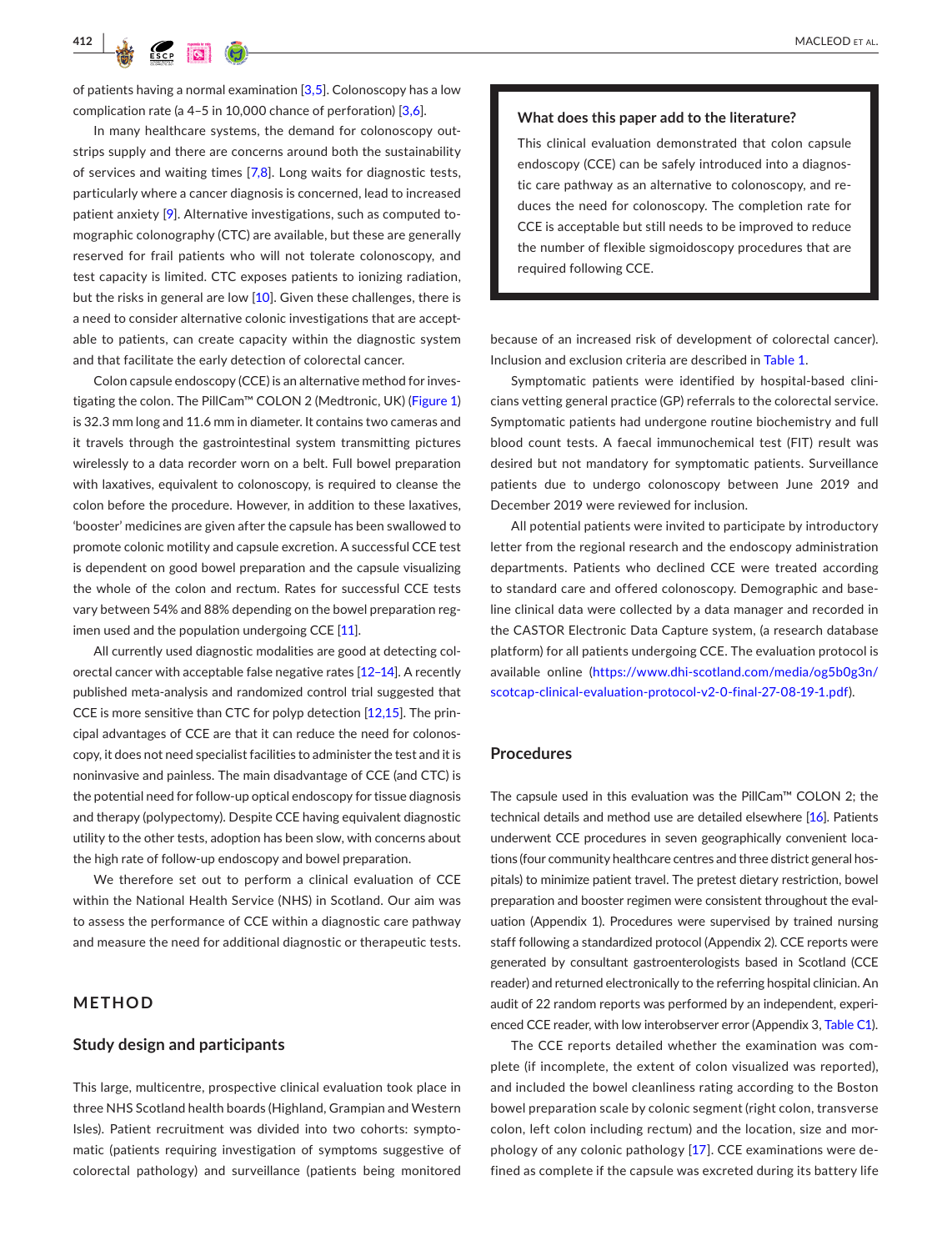

**FIGURE 1** PillCam™ COLON 2 (copyright Medtronic)

<span id="page-2-0"></span>or the anal cushions were visualized. The bowel preparation was deemed adequate if the rating was at least fair for all segments and the CCE reader judged the overall quality to be acceptable. Any relevant extracolonic (e.g. small bowel) findings were also reported.

The CCE report was reviewed by the referring clinician who decided if further management to investigate CCE findings, or incomplete tests, was needed. In general, polyps were examined by endoscopy as per European guidelines [\[18](#page-8-5)]. All patients for whom areas of the colon were inadequately visualized by the capsule due to an incomplete test or inadequate bowel preparation were referred for further investigation. Any further investigation (colonoscopy, flexible sigmoidoscopy or CTC) was carried out in line with local standard care. The CCE reports were made available to those doing further endoscopic procedures. The findings of the follow-up investigations, and any associated pathology results, were collated by a data manager and recorded in CASTOR. The urgency rating (urgent suspected cancer, urgent, routine) of the follow-up investigation request was also recorded. Adverse events related to the CCE procedures were recorded following a review of unplanned admissions in the patient's electronic health record by a data manager and clinical researcher (CM). Adverse events associated with follow-up investigations were not recorded.

#### **Outcomes**

The primary outcome was the CCE test completion rate (excretion of the capsule within its battery life or visualization of the anal

<span id="page-2-1"></span>**TABLE 1** Inclusion/exclusion criteria

cushions). The secondary outcomes were rate of uptake of CCE, successful bowel preparation rate, findings from CCE (polyp, inflammation, colorectal cancer), the need for a further diagnostic bowel test (colonoscopy, flexible sigmoidoscopy, CTC) and findings and/or pathology found at further investigation (polyp, inflammation, colorectal cancer). In addition, we recorded the urgency and indication of follow-up investigations, and the detection rate of colonic polyps and colorectal cancer in follow-up tests.

## **Statistical analysis**

The primary outcome was determined as the proportion of complete CCE tests out of the total number of CCE procedures. The uptake of CCE was calculated as the proportion of patients who successfully swallowed the capsule out of those invited to participate in the evaluation. The number of patients requiring each follow-up test was calculated as a sum of those who had undergone that test during the evaluation period plus those who were scheduled to undergo the test following the end of the evaluation period.

The requirement for follow-up investigation was recorded from patients' CCE reports by a clinical researcher (CM). Follow-up tests were classified as 'due to CCE findings' if there were any findings reported by CCE necessitating endoscopy, regardless of whether the CCE examination was adequate. Investigations carried out solely due to an incomplete CCE and or inadequate bowel preparation were classified as 'inadequate procedure'.

Polyp matching analysis was done for patients who underwent follow-up endoscopic examination. Only colonic segments adequately visualized by CCE were considered for polyp matching purposes. For a polyp detected at CCE to be considered a true positive it had to match a polyp found at endoscopy located within the same or adjacent colonic segment (right, transverse and left colon including the rectum), and the size measured at CCE, plus or minus 50%, had to overlap with the size measured at endoscopy, plus or minus

| Patient type | Inclusion criteria                                                                                                                                                                                | <b>Exclusion criteria</b>                                                                                                                                                                                          |
|--------------|---------------------------------------------------------------------------------------------------------------------------------------------------------------------------------------------------|--------------------------------------------------------------------------------------------------------------------------------------------------------------------------------------------------------------------|
| All          | Over 18 years of age<br>Able to provide valid consent                                                                                                                                             | Difficulty swallowing<br>Indwelling electromedical device<br>Insulin dependent diabetes mellitus<br>History of small or large bowel strictures<br>Pregnant woman<br>Medically unfit to take full bowel preparation |
| Symptomatic  | Referred from primary care with lower gastrointestinal<br>symptoms and assessed as requiring a colonoscopy by a<br>secondary-care consultant                                                      | Predominant referral symptom diarrhoea or slow transit constipation<br>$FI > 400 \mu gHb/g$<br>Microcytic anaemia sole investigation reason                                                                        |
| Surveillance | Due surveillance colonoscopy in the month before, during<br>and month after recruitment period<br>Personal or family history of colorectal cancer<br>History of colonic polyposis<br><b>HNPCC</b> | Familial adenomatous polyposis<br>Post-endoscopic mucosal resection<br>HNPCC with any polyps identified at previous colonoscopy<br>More than five polyps at previous colonoscopy                                   |

Abbreviations: FIT, faecal immunochemical test; Hb, haemoglobin; HNPCC, hereditary nonpolyposis colorectal cancer.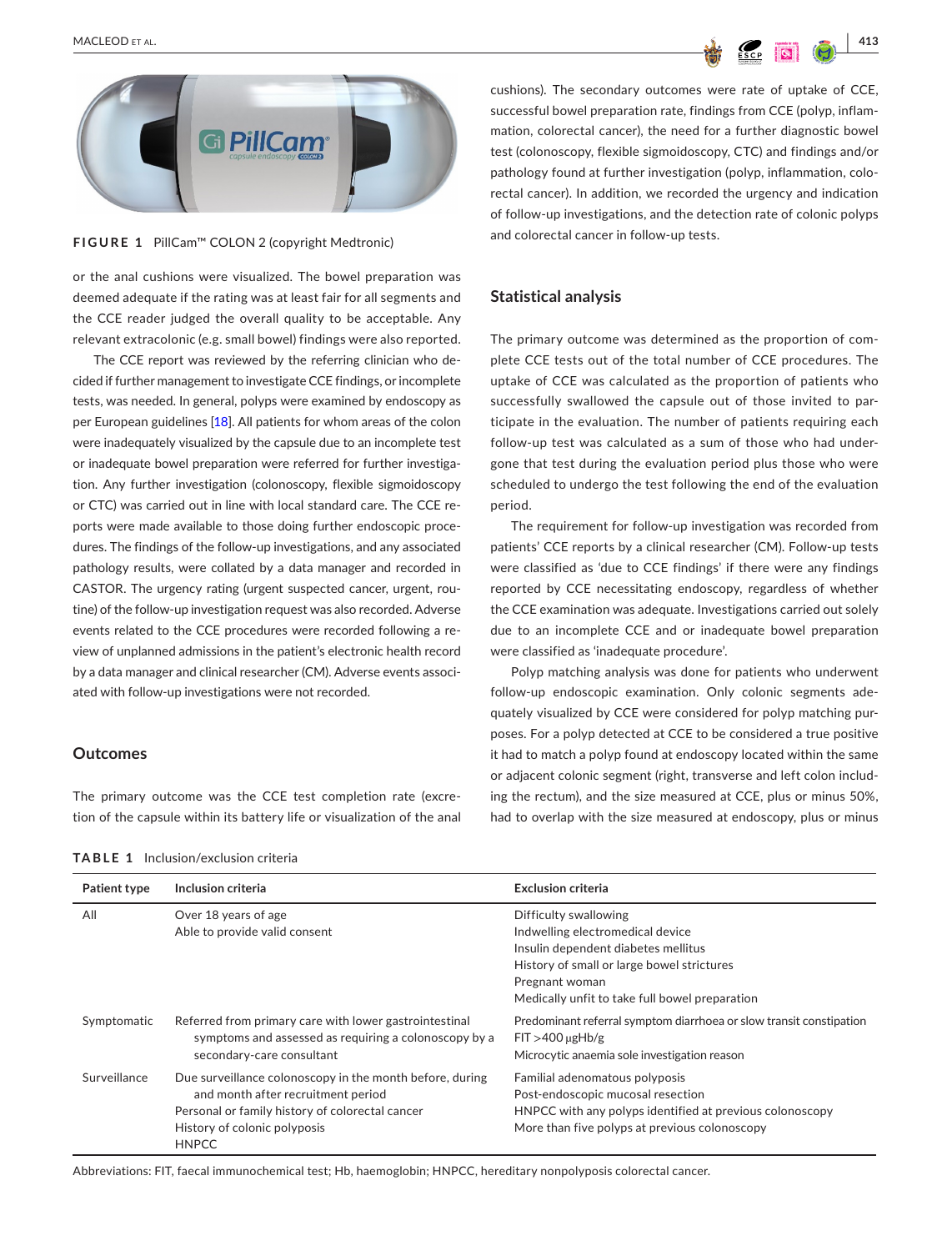

50%. Polyps reported by CCE but not matched at endoscopy were regarded as false positives. Polyps detected by endoscopy but not reported by CCE were regarded as false negatives. To calculate the per-polyp sensitivity, the number of true positive polyps was divided by the sum of true positive polyps and false negative polyps. Patients were regarded as true positives if they only had true positive polyps; if they had any false negative polyps the patient was regarded as a false negative. Using patient true positive and false negative data, per-patient sensitivity was calculated. The chi-square test was used to compare sensitivity results. The specificity of CCE in this evaluation was not calculated since not all patients underwent follow-up endoscopy and we predicted that there would be only a small number of true negative patients.

We also calculated the number of colonoscopy appointments, classified by urgency rating, made available by the use of CCE. If a patient's original referral was prioritized as urgent and they underwent CCE with no follow-up required, one urgent colonoscopy appointment was 'saved'. Thus, the demand for tests with different urgency could be calculated following CCE, taking into account the total number of follow-up tests requested in different urgency categories.

## **RESULTS**

Between 10 June 2019 and 27 March 2020, 733 patients were invited to take part in this clinical evaluation with 509 subsequently undergoing CCE (Figure [2](#page-3-0)). On 3 December 2019, after interim analysis of the results, recruitment to the surveillance group was stopped because of concerns about the high rate of follow-up tests compared with the symptomatic group. Recruitment to the evaluation was prematurely halted on 27 March 2020 in response to COVID-19. Reasons for patients declining to take part are provided in Appendix 4 (Table [D1](#page-10-0)). The clinical evaluation, and collection of follow-up data, were terminated on 15 January 2021.

Baseline patient characteristics for each cohort that swallowed the CCE capsule are shown in Table [2](#page-4-0). In total, 316 patients were symptomatic patients and 193 were surveillance patients. The majority of the symptomatic patients were female (57%) while the majority of surveillance patients were male (59%). A change in bowel habit was the most common referral symptom in the symptomatic group (66%). The presence of previous polyps was the most common reason for surveillance (52%). The mean full blood count haemoglobin for symptomatic patients was 141 g/l. The FIT data for symptomatic patients are available in Table [2.](#page-4-0) The mean time from patients being referred for CCE by secondary care to a report being available was 42 days, excluding patients who were unable to attend a first offered appointment. The referral priority for symptomatic patients is shown in Table [2](#page-4-0). Three urgent suspected cancer (USC), 59 urgent and 41 routine colonoscopy appointments were required following CCE. Thus, 113/116 USC, 36/95 urgent and 64/105 routine colonoscopy slots were 'saved'. Three USC, 54 urgent and 24 routine new flexible sigmoidoscopy appointments were required after CCE.

The completion rate for the symptomatic patients was 228/316 (72%), and the proportion of patients with adequate bowel preparation was 251/316 (79%) (Table [3](#page-5-0)). Of those with a complete test, 208/228 (91%) had adequate bowel preparation. For surveillance patients, the completion rate and adequate bowel preparation rate was 137/193 (71%) and 127/193 (66%), respectively. Of those with a complete test, 110/137 (80%) had adequate bowel preparation. The left colon and rectum was the segment inadequately visualized for most patients with an incomplete test (Table [3\)](#page-5-0). Five patients had an incomplete procedure due to retention of the capsule by the stomach with delayed excretion.

In the symptomatic group, 118/316 (37%) patients did not require any further test following CCE, while 103/316 (33%) required colonoscopy, 81/316(26%) required flexible sigmoidoscopy and 9/316 (3%) underwent CTC, with the remainder (5/316) either undergoing clinic review or requiring a laparotomy (Table [4](#page-6-0)). Of the 103 symptomatic patients requiring colonoscopy, 96 (92%) were due to CCE findings.



<span id="page-3-0"></span>**FIGURE 2** Participant flow (CCE, colon capsule endoscopy)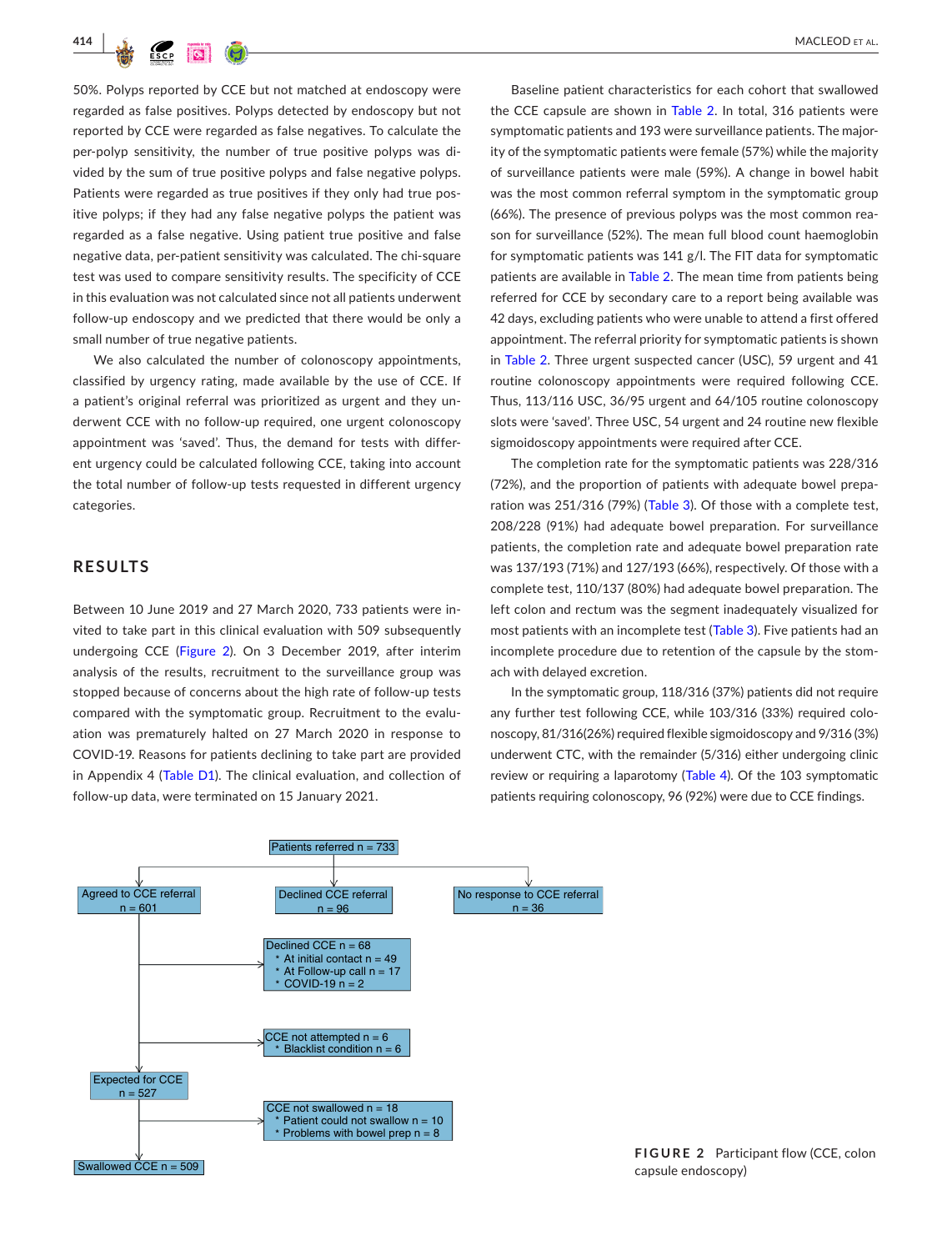#### <span id="page-4-0"></span>**TABLE 2** Baseline characteristics

| <b>Symptomatic patients</b>                                       | $N = 316$         |
|-------------------------------------------------------------------|-------------------|
| Mean age (years) (SD); n                                          | 58.9 (11.9); 316  |
| Gender                                                            |                   |
| Female                                                            | 179 (56.6)        |
| Male                                                              | 137 (43.4)        |
| Urgency of referral                                               |                   |
| Urgent suspected cancer                                           | 116 (36.7)        |
| Urgent                                                            | 95 (30.1)         |
| Routine                                                           | 105 (33.2)        |
| Referral symptoms                                                 |                   |
| Change in bowel habit                                             | 209 (66.1)        |
| Abdominal mass                                                    | 132 (41.8)        |
| Rectal bleeding                                                   | 69 (21.8)         |
| Positive FIT                                                      | 63 (19.9)         |
| Diarrhoea                                                         | 60 (19.0)         |
| Constipation                                                      | 41 (13.0)         |
| Weight loss                                                       | 30 (9.5)          |
| Microcytic anaemia                                                | 6(1.9)            |
| Other                                                             | 12 (3.8)          |
| <b>Examination</b>                                                |                   |
| No mass felt                                                      | 234 (74.1)        |
| Mass felt                                                         | 4(1.3)            |
| No examination                                                    | 77 (24.4)         |
| Missing                                                           | 1(0.3)            |
| Mean Hb (g/L) (SD); n                                             | 141.3 (11.6); 230 |
| FIT (µgHb/g)                                                      |                   |
| $<$ 10                                                            | 113 (35.8)        |
| $10 - 399$                                                        | 85 (26.9)         |
| ≥400                                                              | 5(1.6)            |
| Missing                                                           | 113 (35.8)        |
| <b>Surveillance patients</b>                                      | $N = 193$         |
| Mean age (years) (SD); n                                          | 62.9 (9.8); 193   |
| Gender                                                            |                   |
| Female                                                            | 80 (41.5)         |
| Male                                                              | 113 (58.5)        |
| Reason for surveillance                                           |                   |
| Previous polyps with fewer than polyps on<br>previous colonoscopy | 100 (51.8)        |
| Colorectal cancer surgery follow-up                               | 35(18.1)          |
| <b>Family history</b>                                             | 23 (11.9)         |
| HNPCC gene history (without family history of<br>gastric cancer)  | 11(5.7)           |
| Other                                                             | 24 (12.4)         |
| Nata: Values are n (per sept) upless otherwise stated             |                   |

*Note:* Values are *n* (per cent) unless otherwise stated.

Abbreviations: FIT, faecal immunochemical test; Hb, haemoglobin; HNPCC, hereditary nonpolyposis colorectal cancer.

The results for the surveillance group showed that 53/193 (28%) of patients required no further test. Of those that did require a further test, 104/193 (54%) and 30/193 (16%) required colonoscopy and flexible sigmoidoscopy, respectively. Of the remaining patients in the surveillance group, 4/193 (2%) underwent CTC and 2/193 (1%) underwent clinic review. Of the patients who required flexible sigmoidoscopy procedures due to inadequate CCE, 40/45 (89%) and 11/13 (85%) were needed because of battery life exhaustion (rather than inadequate bowel preparation) in the symptomatic and surveillance group, respectively.

Of those that required a further test, 45% of symptomatic patients and 43% of surveillance patients had one or more polyps detected by CCE (Table [4](#page-6-0)). Of those patients with at least one polyp detected, the majority had polyps ≤6 mm (symptomatic 44%, surveillance 72%). No patients had colorectal cancer detected by CCE or any follow-up test. Ten (5%) symptomatic patients had inflammatory bowel disease. Of those that required a further test, 46 patients had not undergone their planned follow-up test by the end of the evaluation while 28 colonoscopy and 18 flexible sigmoidoscopy procedures were outstanding. The calculated sensitivity of CCE for the detection of polyps ≥6 mm and ≥10 mm on a per-patient basis was 89.9% (95% CI 83.1–94.7) and 93.8% (95% CI 84.4–98.3), respectively. On a per-polyp basis the calculated sensitivity was 91% (95% CI 86.3–93.9) for polyps ≥6 mm and 95.2% (95% CI 89.1–98.4) for polyps ≥10 mm. Table [5](#page-6-1) shows the calculated number of true positive, false positive and false negative polyps for patients undergoing follow-up endoscopy.

Two patients experienced serious adverse events. One developed bowel obstruction secondary to capsule retention due to undiagnosed Crohn's disease. The patient underwent surgical management and made an uneventful recovery. The second patient developed dehydration due to the bowel preparation and boosters. This was managed with intravenous fluids. Two patients experienced nonserious adverse events. One patient developed a Mallory–Weiss tear due to vomiting after bowel preparation. One patient reported pain on excretion of the capsule. In addition, one patient experienced technical failure of the recorder, leading to them undergoing a colonoscopy, and one patient's data recorder was temporarily misplaced due to a logistical error, resulting in them undergoing a CTC.

# **DISCUSSION**

In this multicentre prospective clinical evaluation, we found that 72% of symptomatic patients and 71% of surveillance patients had a complete CCE test. The CCE test completion rates need to be improved and must aspire to match those of optical colonoscopy (80%–92%). Whilst different 'booster' regimens have been trialled, substantially better completion rates will only be achieved when a capsule is equipped with a battery that enables the whole colon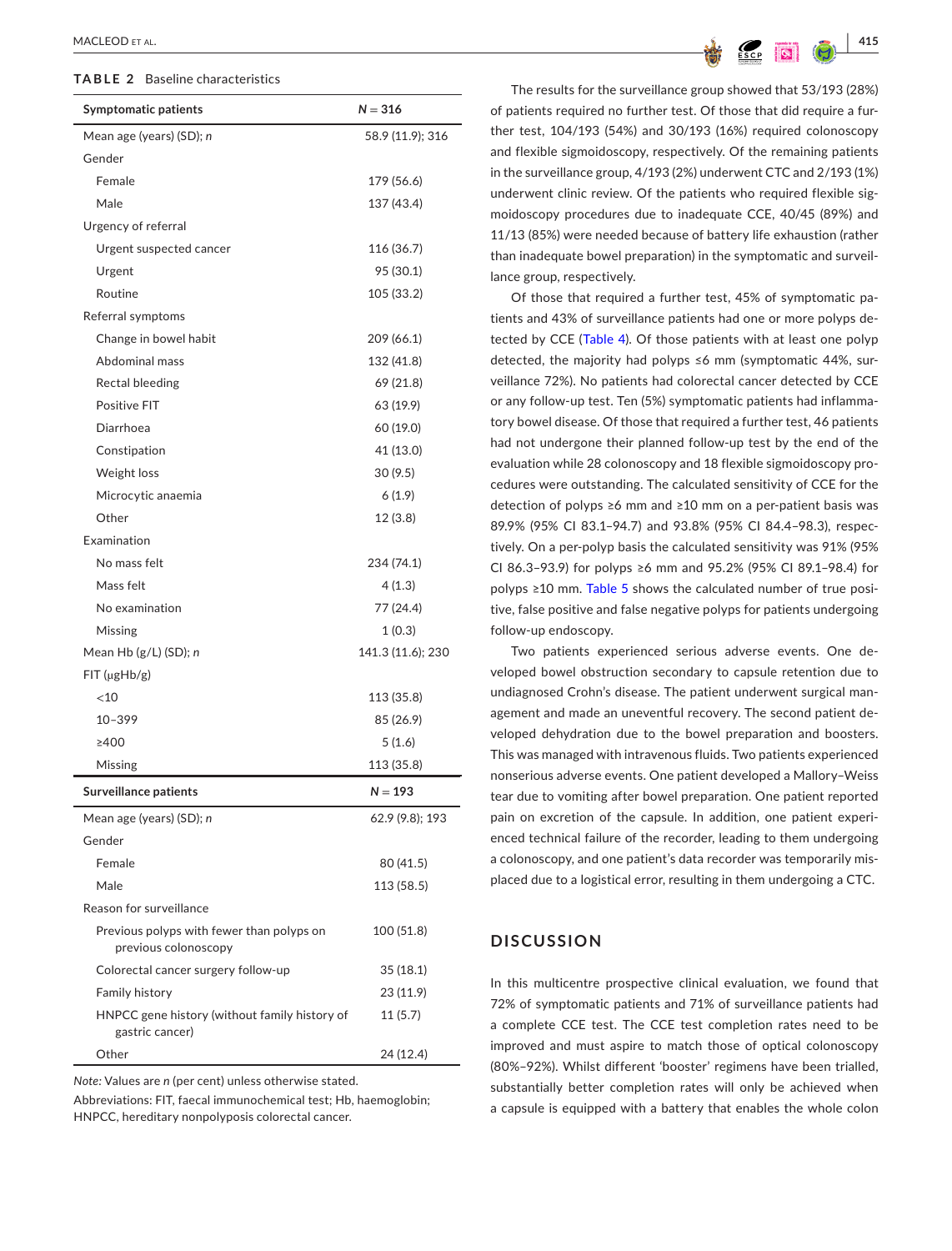<span id="page-5-0"></span>**TABLE 3** Completion rates, bowel preparation rating and pathology detected

|                                                 | Symptomatic ( $N = 316$ ) | Surveillance ( $N = 193$ ) |
|-------------------------------------------------|---------------------------|----------------------------|
| Complete test <sup>a</sup>                      | 228 (72.2)                | 137(71.1)                  |
| If incomplete complete to segment:              |                           |                            |
| Caecum                                          | 83/88 (94.3)              | 49/56 (87.5)               |
| Right colon                                     | 81/88 (92.1)              | 46/56 (82.1)               |
| Transverse colon                                | 78/88 (88.6)              | 44/56 (78.6)               |
| Left colon and rectum                           | 69/88 (78.4)              | 31/56(55.4)                |
| Overall adequate bowel preparation <sup>b</sup> | 251 (79.4)                | $127(65.8)^c$              |
| Adequate bowel preparation by segment           |                           |                            |
| Right colon                                     | 290 (91.2)                | 148 (76.7)                 |
| Transverse colon                                | 284 (89.9)                | 150 (77.7)                 |
| Left colon and rectum                           | 256 (81.0)                | 133 (68.9)                 |
| Results from those that required further test   | Symptomatic ( $N = 193$ ) | Surveillance ( $N = 138$ ) |
| Polyp found                                     | 89 (46.1)                 | 60 (43.5)                  |
| Largest polyp found                             |                           |                            |
| $\leq 6$ mm                                     | 34(38.2)                  | 38 (63.3)                  |
| $7-9$ mm                                        | 33(37.1)                  | 13(21.7)                   |
| $\geq$ 10 mm                                    | 22(24.7)                  | 9(15.0)                    |
| Number of polyps                                |                           |                            |
| $1 - 4$                                         | 73 (82.0)                 | 52 (86.7)                  |
| $5 - 10$                                        | 15 (16.9)                 | 7(11.7)                    |
| $>10$                                           | 1(1.1)                    | 1(1.7)                     |
| Colorectal cancer                               | 0(0.0)                    | 0(0.0)                     |
| Inflammatory bowel disease                      | 10(5.2)                   | 0(0.0)                     |
| Diverticular disease <sup>d</sup>               | 1(0.5)                    | 0(0.0)                     |

*Note:* Values are *n* (per cent).

<span id="page-5-1"></span><sup>a</sup>Defined as excretion of the capsule within its battery life or visualisation of the anal cushions.

<span id="page-5-2"></span> $^{\rm b}$ Defined as adequate in all colonic segments and assessed as adequate overall by colon capsule endoscopy reader.

<span id="page-5-3"></span><sup>c</sup>Missing for one participant.

<span id="page-5-4"></span><sup>d</sup>Presence of diverticular disease was not routinely collected.

and rectum to be imaged for the majority of patients [\[11\]](#page-8-1). Forty of 45 flexible sigmoidoscopies for symptomatic patients and 11/13 for surveillance patients were performed because the left colon and/or rectum had not been visualized at CCE. A longer capsule battery life would have increased the completion rate, and probably reduced the number of flexible sigmoidoscopy procedures required.

For CCE to be considered as an alternative to colonoscopy or CTC, the proportion of patients that need a further test needs to be low. Our results show that symptomatic patients are more likely to require no further investigation than surveillance patients (37% vs. 28%) and are significantly less likely to require a follow-up colonoscopy (33% vs. 54%). Pathology identified by CCE was the main reason for colonoscopy in the symptomatic group (92%), primarily for the therapy of diminutive (<6 mm) and intermediate (6–9 mm) polyps (38% and 37%, respectively). Diminutive polyps are more likely to be reported by CCE compared with optical colonoscopy and CTC due to the nature of the test  $[15,19]$  $[15,19]$  $[15,19]$ . CTC reporting guidelines do not advocate the reporting of diminutive polyps [[20](#page-8-7)]. Moreover, the chances of diminutive polyps progressing to a more sinister pathology or harbouring a cancer is 0% at 3 years [\[21](#page-8-8)]. Follow-up endoscopy for these small polyps is still widely performed but is probably unnecessary.

The polyp detection rate of CCE is well established [\[12](#page-8-2)]. The perpatient (93.8%) and per-polyp (95.2%) sensitivity for polyps ≥10 mm in this evaluation is higher than in previously published research. A number of polyps ≥10 mm (98) reported by CCE were not found at follow-up endoscopy. A minority may have been missed by the follow-up test, but clinicians should be aware that polyps will be 'over reported' by CCE due to the nature of the test. No patients were diagnosed with colorectal cancer in this study and the published accuracy of CCE for detecting colorectal cancer is reassuring [\[12](#page-8-2)]. Furthermore, patients who have a lower risk of harbouring colorectal cancer are likely to be best suited to undergo CCE, as indicated by the low incidence of colorectal cancer in this evaluation. If CCE were to be used for patients on surveillance colonoscopy waiting lists (which postpandemic are currently very lengthy), although the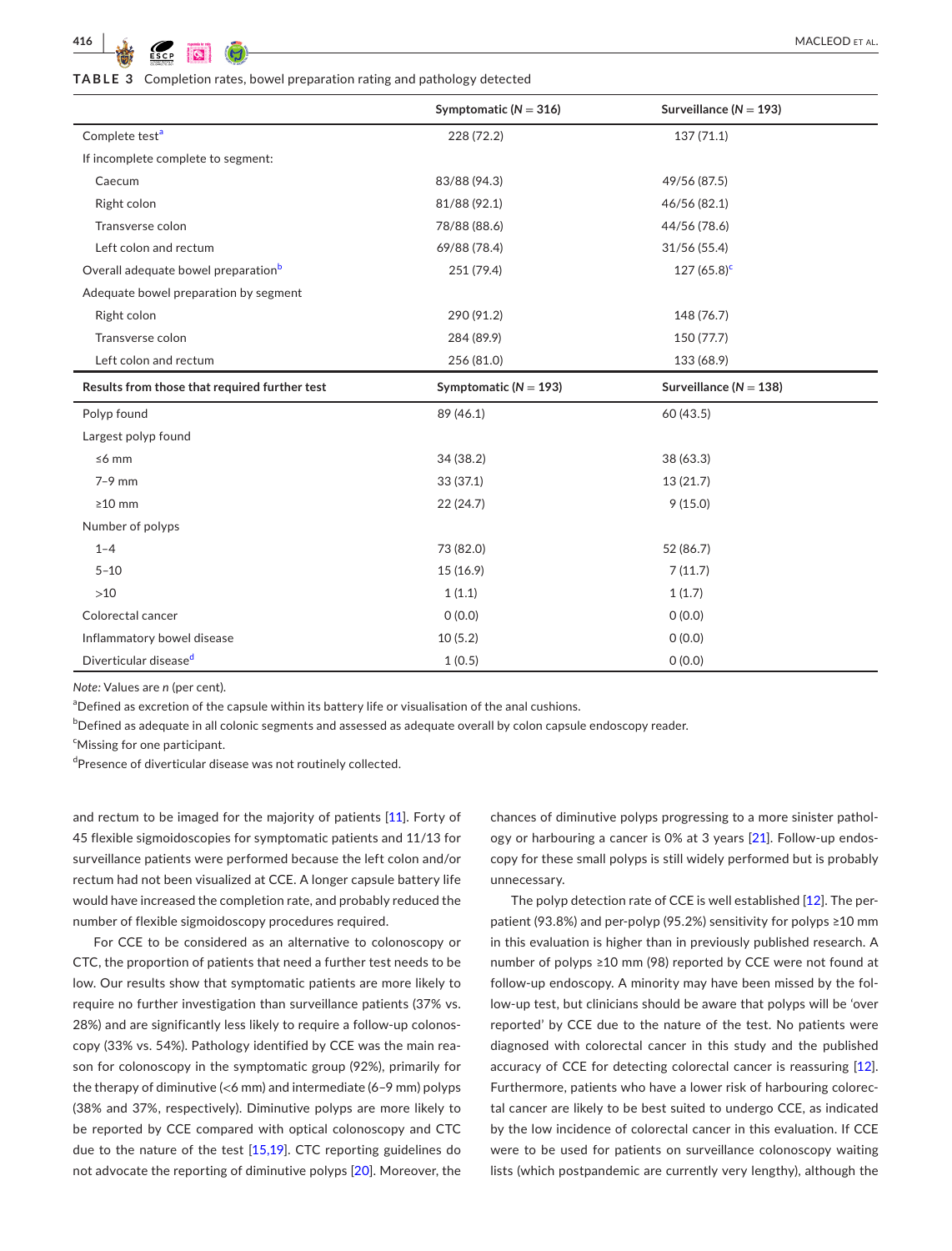#### <span id="page-6-0"></span>**TABLE 4** Patient outcomes



|                                                      | Symptomatic ( $N = 316$ ) | Surveillance<br>$(N = 193)$ |
|------------------------------------------------------|---------------------------|-----------------------------|
| No further test                                      | 118 (37.3)                | 53 (27.5)                   |
| Colonoscopy                                          | 103 (32.6)                | 104 (53.9)                  |
| Reason for test                                      |                           |                             |
| Due to CCE findings                                  | 95 (92.2)                 | 82 (78.9)                   |
| Inadequate CCE                                       | 8(7.8)                    | 22(21.2)                    |
| Complete CCE and inadequate bowl preparation         | 2(1.9)                    | 5(4.8)                      |
| Incomplete CCE and inadequate bowl preparation       | 6(5.8)                    | 16(15.4)                    |
| Incomplete CCE and adequate bowl preparation missing | 0(0.0)                    | 1(1.0)                      |
| Flexible sigmoidoscopy                               | 81 (25.6)                 | 30(15.5)                    |
| Reason for test                                      |                           |                             |
| Due to CCE findings                                  | 36(44.4)                  | 17(56.7)                    |
| Inadequate CCE                                       | 45 (55.6)                 | 13(43.3)                    |
| Incomplete CCE                                       | 40 (88.9)                 | 11 (84.6)                   |
| Complete CCE and inadequate bowl preparation         | 1(2.2)                    | 0(0.0)                      |
| Complete CCE and adequate bowel preparation          | 4(8.9)                    | 2(15.4)                     |
| <b>CTC</b>                                           | 9(2.9)                    | 4(2.1)                      |
| Reason for test                                      |                           |                             |
| Due to CCE findings                                  | 3(33.3)                   | 1(25.0)                     |
| Inadequate CCE                                       | 6(66.7)                   | 3(75.0)                     |
| Other <sup>a</sup>                                   | 5(1.6)                    | 2(1.0)                      |

*Note:* Values are *n* (per cent).

Abbreviations: CCE, colon capsule endoscopy; CTC, computed tomographic colonography.

<span id="page-6-2"></span><sup>a</sup>Patients requiring review or laparotomy.

<span id="page-6-1"></span>

|           | <b>TABLE 5</b> Polyp matching analysis for patients undergoing |
|-----------|----------------------------------------------------------------|
| endoscopy |                                                                |

|                                       | Polyp<br>$\geq 6$ mm | Polyp<br>$\geq 10$ mm |
|---------------------------------------|----------------------|-----------------------|
| True positive polyps reported by CCE  | 230                  | 99                    |
| False positive polyps reported by CCE | 339                  | 98                    |
| False negative polyps reported by CCE | 24                   | 5                     |

Abbreviation: CCE, colon capsule endoscopy.

need for follow-up endoscopy is high, patients may value faster reassurance that they do not have bowel cancer.

Patient acceptance will be important to stakeholders when considering the introduction of new investigations. Qualitative research conducted in parallel to this study reported that patients found the procedure less invasive and painless compared with colonoscopy [\[22\]](#page-8-9). In addition, most patients (83%) indicated they would recommend CCE to others. The acceptance rate to participate in this service evaluation was high (69%), potentially reflecting the availability of CCE in geographically convenient locations or a desire to avoid colonoscopy. These findings are supported by other studies demonstrating CCE to be well-tolerated by patients [[23–25](#page-8-10)]. We must recognize, however, that colonoscopy will be preferred by some patients who decline CCE (24%)

and it should continue to be discussed in any informed consent process.

Currently, there is a paucity of published cost-effectiveness data comparing CCE with colonoscopy. An economic analysis using interim data from this evaluation has shown an additional per-patient cost of GBP54 for a CCE diagnostic pathway, falling to GBP11 per patient in year 5, assuming wide-scale adoption of the test [\[26](#page-8-11)]. Further cost benefit is likely to be accrued as the efficiency of CCE reading is improved with the introduction of machine learning algorithms to reduce the reading time [\[27](#page-8-12)]. The introduction of new and alternative colon capsules to the market will also reduce cost. Further cost-effectiveness research is needed as the technology matures and completion rates improve.

One of the strengths of this evaluation is that it pragmatically evaluates the introduction of CCE into a standard clinical pathway. We captured clinician decision-making based on CCE as a definitive test. Follow-up procedures were prioritized by CCE findings and not by the urgency of the original GP referral. While the need for follow-up endoscopy after CCE will be considered by some to be too high, the test did allow clinical teams to accurately triage the urgency of any follow-up tests into a realistic timeframe. The overall effect of CCE, within a lower gastrointestinal diagnostic pathway, was to free up urgent colonoscopy appointments by reducing need or retriaging patients into a routine appointment.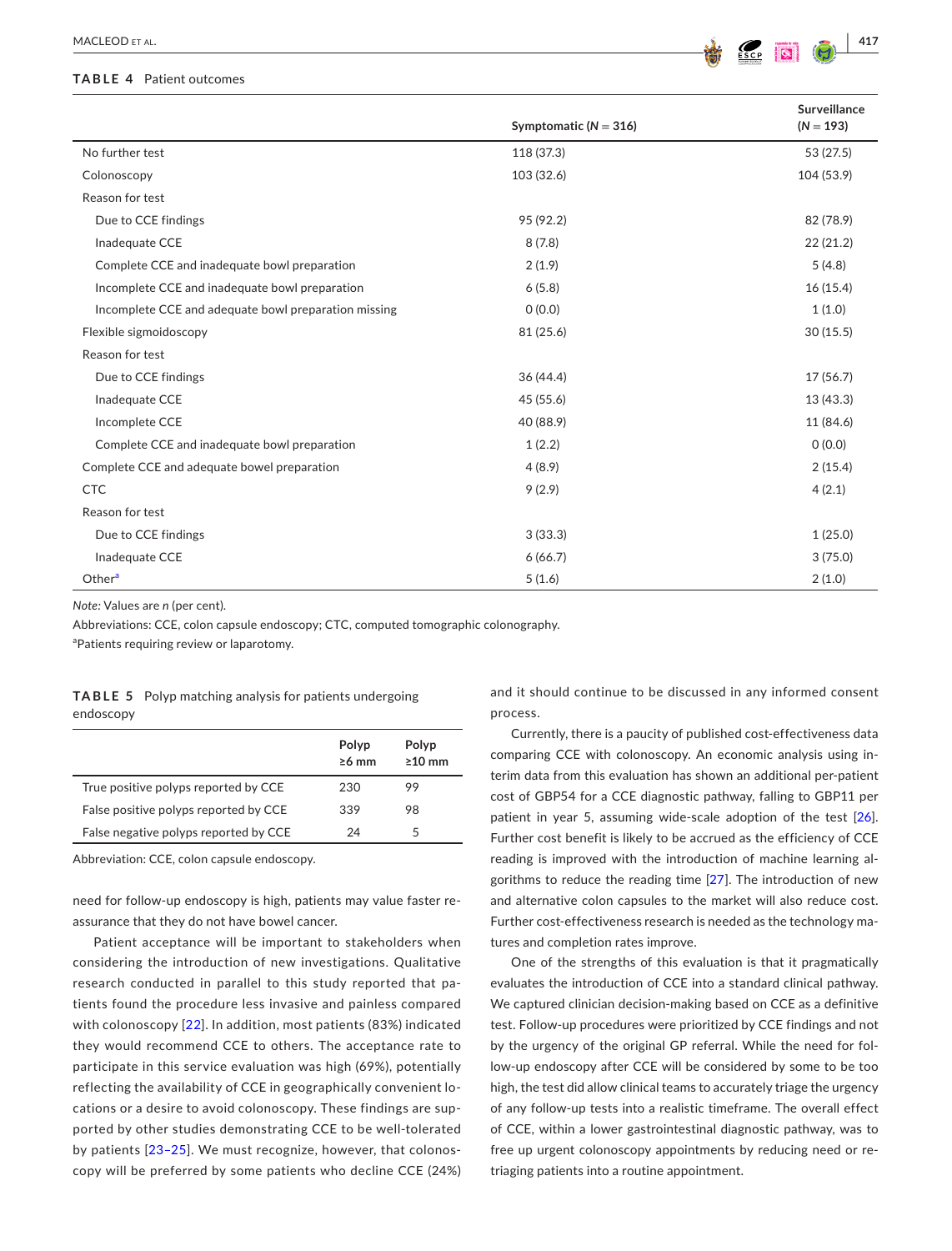

There are some limitations to our study. Firstly, some patients (46/318) had not undergone their follow-up tests by the end of the evaluation, with many delayed because of COVID-19. However, based on their CCE findings, these patients were triaged to a low priority and are therefore unlikely to have clinically significant findings. We acknowledge this may also have influenced the calculated sensitivity of CCE in this evaluation as some patients may have findings missed by CCE. Secondly, this evaluation was carried out in three NHS Scotland health boards which have a significant rural population, which may reduce the generalizability of findings to other populations. To mitigate this, a strict protocol for carrying out the CCE procedures was used throughout the evaluation and broad inclusion criteria allowed a heterogeneous sample to be recruited. Rural provision of CCE for some patients in this evaluation reflects the potential flexibility in test delivery, and we believe it is not a barrier to reproducibility of outcomes in urban areas. Finally, adverse events were collected retrospectively, potentially reducing the number reported, particularly those that were not serious. Nevertheless, we are confident that the low rate of serious adverse events described is accurate. The rate of capsule retention in this study (0.2%) corresponds closely to that in a recent meta-analysis (0.26%) [\[28](#page-8-13)].

# **CONCLUSION**

Most patients undergoing CCE have a complete test, but the completion rate requires improvement. In this evaluation, CCE reduced the proportion of symptomatic patients requiring colonoscopy, but was less beneficial for patients who required colonic surveillance. In addition, the costs of patients undergoing a second test were offset by the exclusion of colorectal cancer for many patients and improved triaging for endoscopic procedures, based on CCE findings. Given the current challenges experienced by endoscopy units, CCE is a safe and well-tolerated alternative to colonoscopy that should be considered in the diagnostic lexicon.

#### **ACKNOWLEDGEMENTS**

We would like to thank all patients and sites that participated in the ScotCap evaluation.

## **CONFLICT OF INTEREST**

We declare no conflicts of interest related to this article.

#### **ETHICAL APPROVAL**

The work was a service evaluation, therefore NHS research ethics committee and local research and development approvals were not required. A project board had oversight of the evaluation and met monthly.

#### **PATIENT CONSENT STATEMENT**

Written consent was obtained from all patients participating in the evaluation.

#### **CLINICAL TRIAL REGISTRATION**

The work was a service evaluation and therefore was not registered as a trial.

# **PERMISSION TO REPRODUCE MATERIAL FROM OTHER SOURCES**

Figure [1](#page-2-0) is a picture of the PillCam COLON 2. Permission to use the picture has been given by Medtronic, UK.

## **AUTHOR CONTRIBUTIONS**

**Campbell MacLeod**: Study design, data collection, data analysis, manuscript writing; **Jemma Hudson**: Study design, study statistician, data analysis, manuscripy writing; **Michelle Brogan**: Study design; **Seonaidh Cotton**: Study design, data analysis, manuscript editing; **Shaun Treweek**: Study design, data analysis, manuscript editing; **Graeme MacLennan**: Study design, manuscript editing; **Angus J. M. Watson**: Study conception, study design, data analysis, writing and editing manuscript

## **DATA AVAILABILITY STATEMENT**

The data that support the findings of this study are available from the corresponding author upon reasonable request.

# **ORCID**

*Campbell MacLeod* <https://orcid.org/0000-0001-9161-0661>

#### **REFERENCES**

- <span id="page-7-0"></span>1. Rees CJ, Thomas Gibson S, Rutter MD, Baragwanath P, Pullan R, Feeney M, et al. UK key performance indicators and quality assurance standards for colonoscopy. Gut. 2016;65:1923–9.
- <span id="page-7-1"></span>2. Ghanouni A, Plumb A, Hewitson P, Nickerson C, Rees CJ, Von Wagner C. Patients' experience of colonoscopy in the English Bowel Cancer Screening Programme. Endoscopy. 2016;48:232–40.
- <span id="page-7-2"></span>3. Gavin DR, Valori RM, Anderson JT, Donnelly MT, Williams JG, Swarbrick ET. The national colonoscopy audit: a nationwide assessment of the quality and safety of colonoscopy in the UK. Gut. 2013;62:242–9.
- 4. Bowles CJA, Leicester R, Romaya C, Swarbrick E, Williams CB, Epstein O. A prospective study of colonoscopy practice in the UK today: are we adequately prepared for national colorectal cancer screening tomorrow? Gut. 2004;53:277–83.
- 5. Al-Najami I, Rancinger CP, Larsen MK, Spolén E, Baatrup G. The Diagnostic yield of colonoscopy stratified by indications. Gastroenterol Res Pract. 2017;2017:1–5.
- 6. Reumkens A, Rondagh EJA, Bakker CM, Winkens B, Masclee AAM, Sanduleanu S. Post-colonoscopy complications: a systematic review, time trends, and meta-analysis of population-based studies. Am J Gastroenterol. 2016;111:1092–101.
- <span id="page-7-3"></span>7. Public Health Scotland. Diagnostics waiting times. Quarter ending: 31 March 2021. 25 May 2021. [cited 2021 July 1]. Available from: [https://publichealthscotland.scot/media/8031/2021-05-25-diagn](https://publichealthscotland.scot/media/8031/2021-05-25-diagnostic-report-wt-revised.pdf) [ostic-report-wt-revised.pdf](https://publichealthscotland.scot/media/8031/2021-05-25-diagnostic-report-wt-revised.pdf)
- 8. Monthly diagnostics Provider March 2021. NHS diagnostic waiting times and activity data. NHS England and NHS Improvement. [cited 2021 July 1]. Available from: [https://www.england.nhs.uk/](https://www.england.nhs.uk/statistics/wp-content/uploads/sites/2/2021/05/Monthly-Diagnostics-Web-File-Provider-March-2021-WT36C.xls) [statistics/wp-content/uploads/sites/2/2021/05/Monthly-Diagn](https://www.england.nhs.uk/statistics/wp-content/uploads/sites/2/2021/05/Monthly-Diagnostics-Web-File-Provider-March-2021-WT36C.xls) [ostics-Web-File-Provider-March-2021-WT36C.xls](https://www.england.nhs.uk/statistics/wp-content/uploads/sites/2/2021/05/Monthly-Diagnostics-Web-File-Provider-March-2021-WT36C.xls)
- <span id="page-7-4"></span>9. Brocken P, Prins JB, Dekhuijzen PNR, van der Heijden HFM. The faster the better?—A systematic review on distress in the diagnostic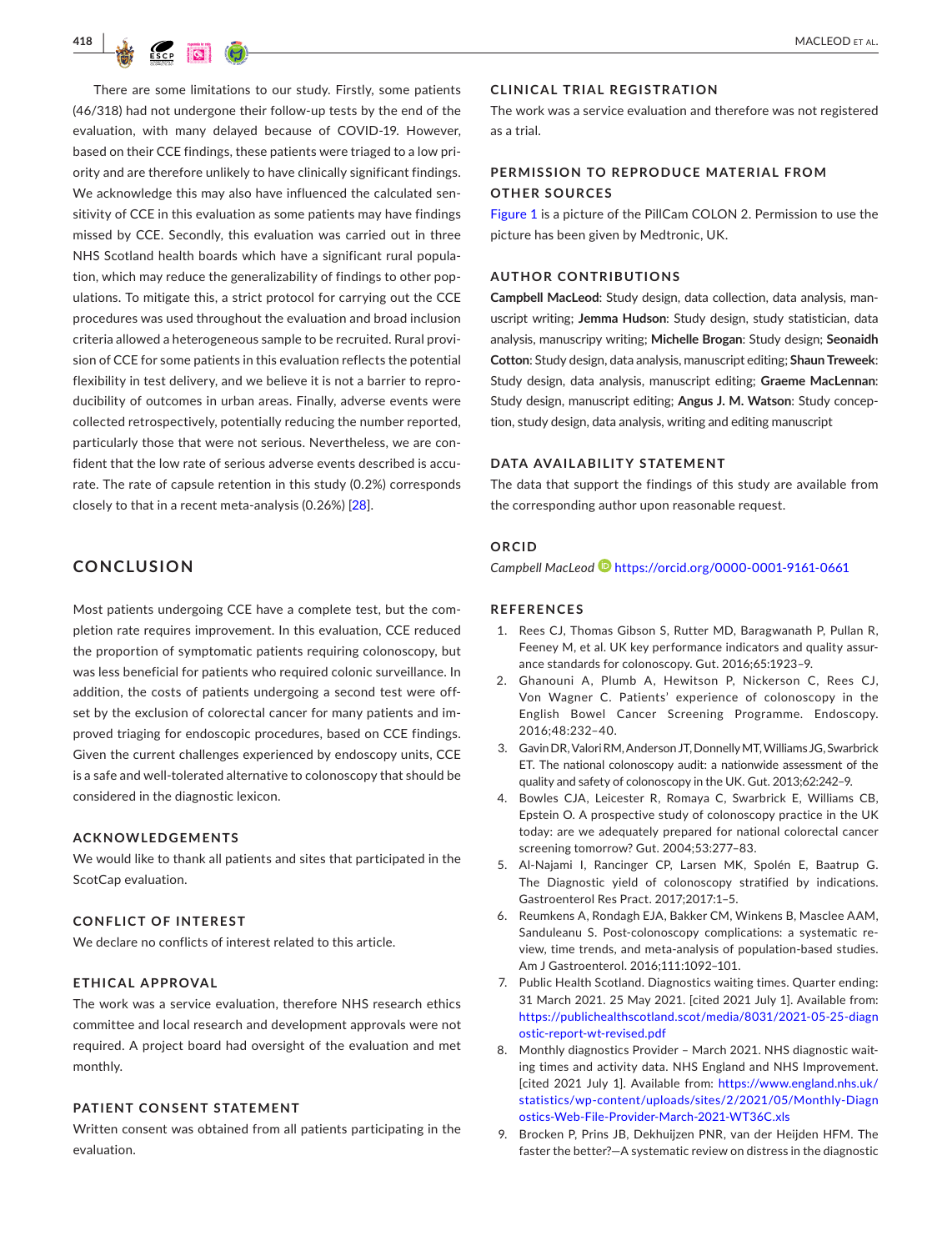phase of suspected cancer, and the influence of rapid diagnostic pathways. Psycho-Oncology. 2012;21:1–10.

- <span id="page-8-0"></span>10. Atkin W, Dadswell E, Wooldrage K, Kralj-Hans I, von Wagner C, Edwards R, et al. Computed tomographic colonography versus colonoscopy for investigation of patients with symptoms suggestive of colorectal cancer (SIGGAR): a multicentre randomised trial. Lancet. 2013;381:1194–202.
- <span id="page-8-1"></span>11. Kroijer R, Dyrvig A-K, Kobaek-Larsen M, Støvring JO, Qvist N, Baatrup G. Booster medication to achieve capsule excretion in colon capsule endoscopy: a randomized controlled trial of three regimens. Endosc Int Open. 2018;06:E1363–8.
- <span id="page-8-2"></span>12. Kjolhede T, Olholm AM, Kaalby L, Kidholm K, Qvist N, Baatrup G. Diagnostic accuracy of capsule endoscopy compared with colonoscopy for polyp detection: systematic review and meta-analyses. Endoscopy. 2021;53(07):713–21.
- 13. Obaro AE, Plumb AA, Fanshawe TR, Torres US, Baldwin-Cleland R, Taylor SA, et al. Post-imaging colorectal cancer or interval cancer rates after CT colonography: a systematic review and metaanalysis. Lancet Gastroenterol Hepatol. 2018;3:326–36.
- 14. Burr NE, Derbyshire E, Taylor J, Whalley S, Subramanian V, Finan PJ, et al. Variation in post-colonoscopy colorectal cancer across colonoscopy providers in English National Health Service: population based cohort study. BMJ. 2019;367:l6090.
- <span id="page-8-6"></span>15. González-Suárez B, Pagés M, Araujo IK, Romero C, Rodríguez de Miguel C, Ayuso JR, et al. Colon capsule endoscopy versus CT colonography in FIT-positive colorectal cancer screening subjects: A prospective randomised trial – the VICOCA study. BMC Med. 2020;18;255.
- <span id="page-8-3"></span>16. MacLeod C, Monaghan E, Banerjee A, Jenkinson P, Falconer R, Ramsay G, et al. Colon capsule endoscopy. Surgeon. 2020;18:251–6.
- <span id="page-8-4"></span>17. Lai EJ, Calderwood AH, Doros G, Fix OK, Jacobson BC. The Boston bowel preparation scale: a valid and reliable instrument for colonoscopy-oriented research. Gastrointest Endosc. 2009;69:620–5.
- <span id="page-8-5"></span>18. Spada C, Hassan C, Galmiche J, Neuhaus H, Dumonceau J, Adler S, et al. Colon capsule endoscopy: European Society of Gastrointestinal Endoscopy (ESGE) Guideline. Endoscopy. 2012;44:527–36.
- 19. Vuik FER, Nieuwenburg SAV, Moen S, Schreuders EH, Oudkerk Pool MD, Peterse EFP, et al. Population-based prevalence of gastrointestinal abnormalities at colon capsule endoscopy. Clin Gastroenterol Hepatol. 2020. <https://doi.org/10.1016/j.cgh.2020.10.048>.
- <span id="page-8-7"></span>20. Blunt D, Britton I, Chew C, Helbren E, Katz J. British Society of Gastrointestinal and Abdominal Radiology CT colonography

standards. 2020. [cited 2021 Feb 4]. Available from: [https://www.](https://www.bsgar.org/static/uploads/Draft2020BSGARCTcolonographystandards(March2020).pdf) [bsgar.org/static/uploads/Draft2020BSGARCTcolonographyst](https://www.bsgar.org/static/uploads/Draft2020BSGARCTcolonographystandards(March2020).pdf) [andards\(March2020\).pdf](https://www.bsgar.org/static/uploads/Draft2020BSGARCTcolonographystandards(March2020).pdf)

- <span id="page-8-8"></span>21. Vleugels JLA, Hazewinkel Y, Fockens P, Dekker E. Natural history of diminutive and small colorectal polyps: a systematic literature review. Gastrointest Endosc. 2017;85:1169–1176.e1.
- <span id="page-8-9"></span>22. Macguire R, Horan S, Kyfonidis B, et al. Process Evaluation of a new Colon capsule endoscopy (CCE) service in north of Scotland: process evaluation of a new colon capsule endoscopy. 28 April 2020. [cited 2021 May 15]. Available from [https://www.dhi-scotland.](https://www.dhi-scotland.com/media/w2biupeu/process-evaluation-of-a-new-colon-capsule-endoscopy-cce-service-in-north-of-scotland.pdf) [com/media/w2biupeu/process-evaluation-of-a-new-colon-capsu](https://www.dhi-scotland.com/media/w2biupeu/process-evaluation-of-a-new-colon-capsule-endoscopy-cce-service-in-north-of-scotland.pdf) [le-endoscopy-cce-service-in-north-of-scotland.pdf](https://www.dhi-scotland.com/media/w2biupeu/process-evaluation-of-a-new-colon-capsule-endoscopy-cce-service-in-north-of-scotland.pdf)
- <span id="page-8-10"></span>23. Thygesen MK, Baatrup G, Petersen C, Qvist N, Kroijer R, Kobaek-Larsen M. Screening individuals' experiences of colonoscopy and colon capsule endoscopy; a mixed methods study. Acta Oncol. 2019;58:S71–6.
- 24. Kroijer R, Kobaek-Larsen M, Qvist N, Knudsen T, Baatrup G. Colon capsule endoscopy for colonic surveillance. Colorectal Dis. 2019;21:532–7.
- 25. Ojidu H, Palmer H, Lewandowski J, Hampton J, Blakeborough T, Epstein O, et al. Patient tolerance and acceptance of different colonic imaging modalities: an observational cohort study. Eur J Gastroenterol Hepatol. 2018;30:520–5.
- <span id="page-8-11"></span>26. The Scottish Health Technologies Group. Second-generation colon capsule endoscopy (CCE-2) for the detection of colorectal polyps: SHTG reccomendation. Aug 2020. [cited 2021 May 15]. Available from [https://www.healthcareimprovementscotland.org/his/idoc.ashx?do](https://www.healthcareimprovementscotland.org/his/idoc.ashx?docid=4617e8e2-cecb-40c0-9203-e4d26022d3ac&version=-1)cid=[4617e8e2-cecb-40c0-9203-e4d26022d3ac&version](https://www.healthcareimprovementscotland.org/his/idoc.ashx?docid=4617e8e2-cecb-40c0-9203-e4d26022d3ac&version=-1)=-1
- <span id="page-8-12"></span>27. Blanes-Vidal V, Baatrup G, Nadimi ES. Addressing priority challenges in the detection and assessment of colorectal polyps from capsule endoscopy and colonoscopy in colorectal cancer screening using machine learning. Acta Oncol. 2019;58:S29–36.
- <span id="page-8-13"></span>28. Wang Y-C, Pan J, Liu Y-W, Sun F-Y, Qian Y-Y, Jiang XI, et al. Adverse events of video capsule endoscopy over the past two decades: a systematic review and proportion meta-analysis. BMC Gastroenterol. 2020;20:364.

**How to cite this article:** MacLeod C, Hudson J, Brogan M, Cotton S, Treweek S, MacLennan G, et al. ScotCap – A large observational cohort study. Colorectal Dis. 2022;24:411– 421. <https://doi.org/10.1111/codi.16029>

# **APPENDIX 1**

| Bowel preparation and booster regime, and dietary recommendations |                                                                                                                           |                                                                          |  |  |  |
|-------------------------------------------------------------------|---------------------------------------------------------------------------------------------------------------------------|--------------------------------------------------------------------------|--|--|--|
| Day                                                               | Preparation                                                                                                               | Dietary recommendations                                                  |  |  |  |
| 3 days before procedure                                           | One sachet of Macrogol 3350 in 125 ml of water morning and evening                                                        | Normal diet                                                              |  |  |  |
| 2 days before procedure                                           | One sachet of Macrogol 3350 in 125 ml of water morning and evening                                                        | Low-residue diet                                                         |  |  |  |
| 1 day before procedure                                            | Two litres of polyethylene glycol solution taken over 2 h in the evening                                                  | Clear liquid diet                                                        |  |  |  |
| Day of procedure                                                  | Two litres of polyethylene glycol solution taken over 2 h in the morning                                                  | Clear liquid diet                                                        |  |  |  |
|                                                                   | Metoclopramide hydrochloride 10 mg tablet taken immediately after the colon<br>capsule has been swallowed                 | Return to normal diet 6 h<br>after capsule ingestion or<br>once excreted |  |  |  |
|                                                                   | One litre of sodium picosulfate solution taken as indicated by the three data<br>recorder signals                         |                                                                          |  |  |  |
|                                                                   | One bisacodyl suppository (optional) to be used if the capsule has not been<br>excreted 10 h after swallowing the capsule |                                                                          |  |  |  |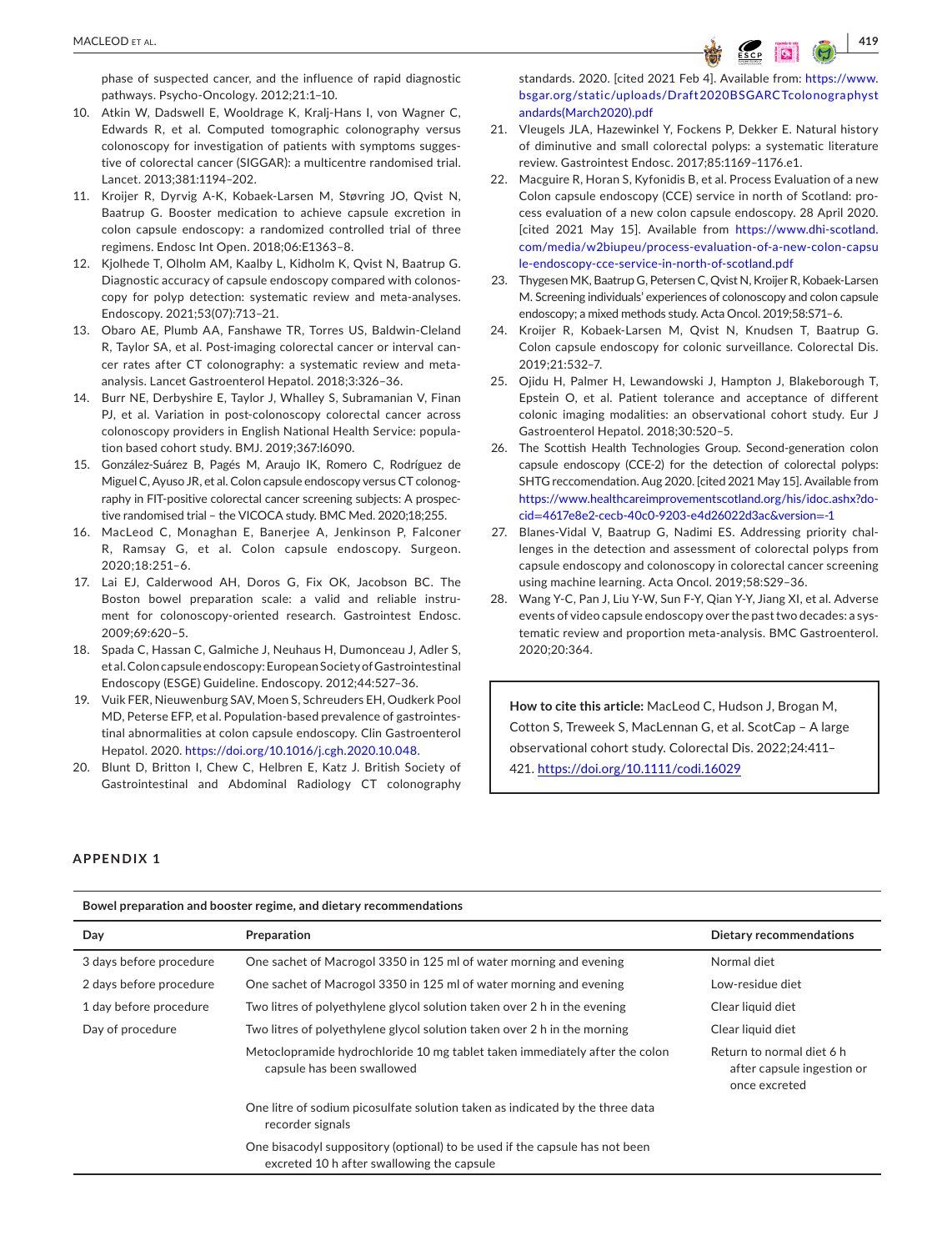## **APPENDIX 2**

#### **COLON CAPSULE ENDOSOPY (CCE) PROCEDURE PROTOCOL**

- 1. Patients agreeing to participate are screened by a nurse reviewing their electronic healthcare records.
- 2. The first telephone consultation is carried out by a nurse with the patient to explain the procedure in detail, confirm consent to continue with the procedure and arrange a test date.
- 3. The bowel preparation with instructions is sent to the patient's home; regimen detailed in Appendix 1.
- 4. A second telephone consultation is carried out by a nurse with the patient to provide additional support for bowel preparation consumption.
- 5. The patient attends the CCE procedure, which is carried out by a trained nurse.
- 6. Preprocedure checks are carried out to ensure the patient is safe to continue with the procedure and that the bowel preparation has been adequate. If bowel cleanliness is inadequate, then one sachet of Picolax in 1 l of water is administered.
- 7. The belt and recorder are fitted, then the capsule is swallowed by the patient.
- 8. The booster medication is provided to the patient with further instructions.
- 9. The patient returns home to complete the procedure, returning the belt and recorder the following day.
- 10. The CCE recording is reported using the rapid reader software (Medtronic) by an NHS Scotland gastroenterologist trained in CCE reading.

## **APPENDIX 3**

|                  | Original report  |                              |                                     |                                           | Auditor          |                              |                                  |                                               |
|------------------|------------------|------------------------------|-------------------------------------|-------------------------------------------|------------------|------------------------------|----------------------------------|-----------------------------------------------|
| Sample<br>number | Complete<br>test | No. of<br>polyps<br>reported | Largest<br>size of<br>polyp<br>(mm) | Clinical<br>management based<br>on report | Complete<br>test | No. of<br>polyps<br>reported | Largest size<br>of polyp<br>(mm) | <b>Clinical management</b><br>based on report |
| $\mathbf{1}$     | Incomplete       | 3                            | <6                                  | Colonoscopy                               | Incomplete       | $\mathbf{1}$                 | <6                               | Colonoscopy                                   |
| $\overline{2}$   | Complete         | 4                            | 8                                   | Colonoscopy                               | Complete         | 4                            | 15                               | Colonoscopy                                   |
| 3                | Complete         | 5                            | <6                                  | Nil                                       | Complete         | 5                            | 9                                | Nil                                           |
| 4                | Incomplete       | 0                            | N/A                                 | Flexible<br>sigmoidoscopy                 | Incomplete       | $\mathbf{1}$                 | 18                               | Colonoscopy                                   |
| 5                | Complete         | 9                            | 7                                   | Colonoscopy                               | Complete         | 10                           | 8                                | Colonoscopy                                   |
| 6                | Complete         | 3                            | 6                                   | Nil                                       | Complete         | 3                            | 6                                | Nil                                           |
| 7                | Complete         | $\mathsf{O}$                 | N/A                                 | Nil                                       | Complete         | $\mathbf 0$                  | N/A                              | Nil                                           |
| 8                | Complete         | $\overline{2}$               | <6                                  | Review                                    | Complete         | $\overline{2}$               | $\overline{7}$                   | Review                                        |
| 9                | Incomplete       | Multiple                     | <6                                  | Colonoscopy                               | Incomplete       | >5                           | 9                                | Colonoscopy                                   |
| 10               | Complete         | 3                            | 6                                   | Nil                                       | Complete         | 0                            | N/A                              | Nil                                           |
| 11               | Incomplete       | 3                            | $<$ 6                               | Colonoscopy                               | Incomplete       | $\overline{4}$               | 9                                | Colonoscopy                                   |
| 12               | Incomplete       | 2                            | <6                                  | CTC                                       | Incomplete       | 4                            | <6                               | <b>CTC</b>                                    |
| 13               | Complete         | 0                            | N/A                                 | Nil                                       | Complete         | $\mathbf 0$                  | N/A                              | Nil                                           |
| 14               | Incomplete       | $\overline{2}$               | 8                                   | Colonoscopy                               | Incomplete       | $\mathbf{1}$                 | $<$ 6                            | Colonoscopy                                   |
| 15               | Incomplete       | 2                            | <6                                  | Colonoscopy                               | Incomplete       | 3                            | 8                                | Colonoscopy                                   |
| 16               | Complete         | $\overline{2}$               | $\overline{7}$                      | Flexible<br>sigmoidoscopy                 | Complete         | $\mathbf{1}$                 | $\overline{7}$                   | Flexible<br>sigmoidoscopy                     |
| 17               | Complete         | 2                            | $<$ 6                               | Nil                                       | Complete         | $\overline{2}$               | 6                                | Nil                                           |
| 18               | Complete         | 2                            | <6                                  | Flexible<br>sigmoidoscopy                 | Complete         | $\overline{2}$               | $\overline{7}$                   | Flexible<br>sigmoidoscopy                     |
| 19               | Incomplete       | $\mathsf{O}$                 | N/A                                 | Nil                                       | Incomplete       | $\mathsf{O}\xspace$          | N/A                              | Nil                                           |
| 20               | Incomplete       | 2                            | <6                                  | Flexible<br>sigmoidoscopy                 | Incomplete       | $\mathbf{1}$                 | <6                               | Flexible<br>sigmoidoscopy                     |
| 21               | Complete         | 0                            | N/A                                 | Nil                                       | Complete         | 3                            | 6                                | Nil                                           |
| 22               | Complete         | $\overline{2}$               | 10                                  | Colonoscopy                               | Complete         | $\overline{2}$               | 10                               | Colonoscopy                                   |

#### <span id="page-9-0"></span>**TABLE C1** Colon capsule endoscopy report audit

Abbreviations: CTC, computed tomographic colonography; N/A, not applicable.